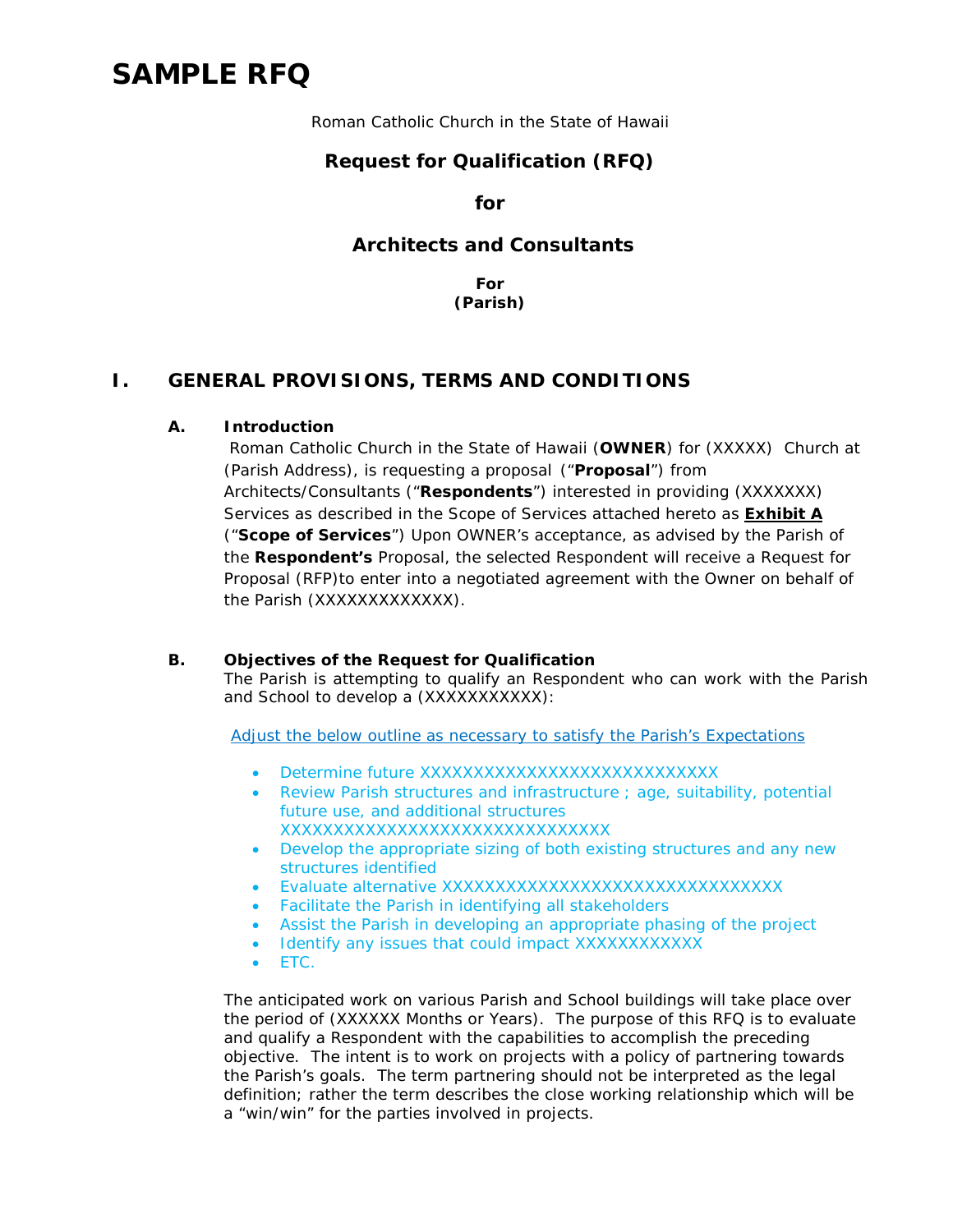The Respondent must demonstrate relevant experience and skills, an integrated approach, financial strength and some knowledge of Parish's operation.

#### **C. Background**

The Parish is a faith-based community for all cultures and ages dedicated to building XXXXXX. Since its founding the parish has XXXXXXXXXXXX, etc. The Parish's main campus is on approximately XX acres, etc.

The main campus consists of: (Physical Description)

- XXXXXX
- XXXXXXXX
- XXXXXXXXXXXXXXXXX
- **D. Questions, Inquiries and Submissions Information:** Any questions, interpretations, or clarifications, either administrative or technical about this RFQ must be requested in writing. Parish will provide copies of all written questions and Parish's responses to all Respondents. The deadline for submission of written questions is (Date). Please direct all questions and inquires to; (Contact Person and address)

For submissions purposes, the sealed Proposal shall be delivered to (contact person and address) on or before (date and time). The Proposal will be unsealed in private and Respondents will not be permitted to attend the opening. **LATE PROPOSALS WILL NOT BE ACCEPTED.**

- **E. Proposal Addenda:** Parish may modify this RFQ, any of its key actions, dates or any of its attachments, prior to the date fixed for submissions of Proposals by issuance of an addendum to all Respondents. Addenda will be numbered consecutively as a suffix to the RFQ reference number.
- **F. Errors, Omissions and Exceptions:** If a Respondent discovers any ambiguity, conflict, discrepancy, omission or other error in the RFQ, it immediately shall notify Parish of such error in writing and request a modification or clarification. Modifications will be made by addendum. Clarification will be given by written notice to all Respondents. Interpretation of this RFQ shall be the responsibility of Parish and that interpretation shall be final. Parish reserves the right to remedy any error contained in this RFQ.

If a Respondent fails to notify Parish prior to the time and date fixed for submission of Proposals of an error in the RFQ known to it, or that reasonably should have been known to it, it shall submit a Proposal at its own risk. If Respondent is awarded the services it shall not be entitled to additional compensation or time extension by reason of the error or its later correction.

If a Respondent takes exception to any part of this RFQ, of any addenda subsequently issued, it must do so in writing. All exceptions must be submitted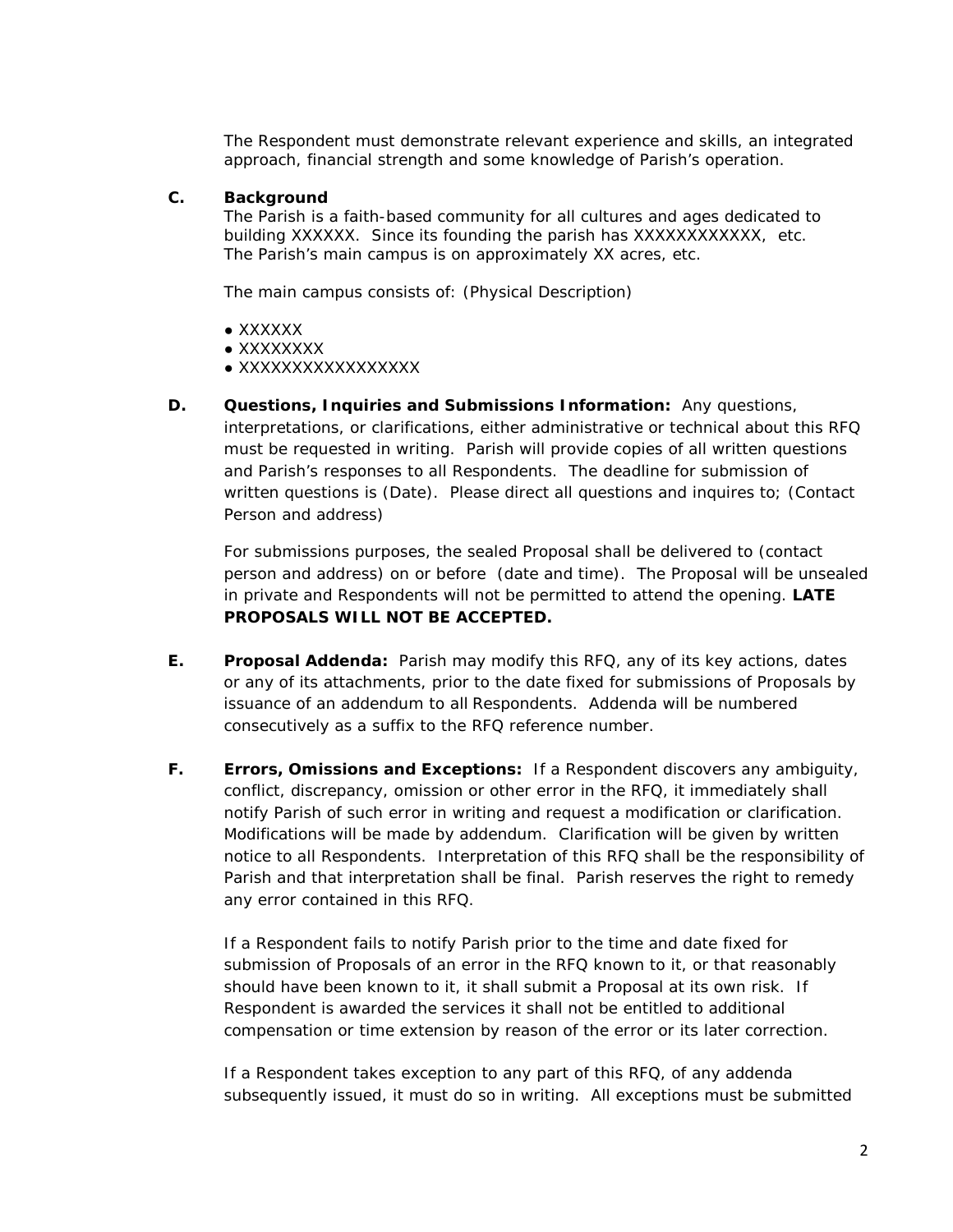with the proposal. Failure to do so will be construed as Respondent's acceptance of all terms of this RFQ.

**G. Withdrawal, Cancellation or Rejection:** Respondent's may withdraw a Proposal after its submission by written request, signed by the authorized representative of the firm, prior to the time and date specified for submission. Proposals may be withdrawn and resubmitted if done so before the submission deadline. Withdrawal or modification offered in any other manner will not be considered.

Parish retains the right to cancel this RFQ at any time. No obligation, either expressed or implied, exists on the part of Parish to make an award or to pay any costs incurred in the preparation or submission of a Proposal. Proposals, and any other supporting materials submitted to Parish, will not be returned and will become the property of Parish. Parish reserves the right to make use of any information or ideas contained within a Proposal, unless portions of the Proposal are designated proprietary at the time of submittal and are requested to be returned.

Parish may reject any or all proposals and may waive any immaterial deviation in a Proposal. Parish's waiver of an immaterial defect shall in no way modify the RFQ documents or excuse the Respondent from full compliance with the specifications if the Respondent is awarded the negotiated contract. Proposals referring to terms and conditions other than Parish's terms and conditions may be rejected as being non-responsive.

Parish may make investigations as deemed necessary to determine the ability of the Respondent to perform the desired services, and, if requested by Parish, the Respondent shall furnish Parish all such information and data for this purpose. Parish reserves the right to reject any Proposal if the evidence submitted by, or investigation of such Respondent fails to satisfy Parish that such Respondent is properly qualified to carry out the obligations of the negotiated Contract and to complete the services as specified.

- **H. Supporting Documents:** The supporting documents may include plans of the Parish and School that are furnished for evaluation purposes only and are not to be used for any other purpose whatsoever. They may not be reproduced without prior written permission from Parish, or any other preparer for the contract documents. All documents must be promptly returned upon demand.
- **I. Award:** All qualified Proposals will be evaluated and an award made to the Respondent whose Proposal best complies with all of the requirements of the RFQ and is deemed to be in the best interest of Parish.

The intent of the qualification process is to qualify Respondents with the organizational experience, overall suitability, technical expertise, and previous work experience in the design and/or build of worship and/or multi-purpose facilities. As part of the evaluation process the selected Respondents will be invited for an interview to review their qualification submissions. The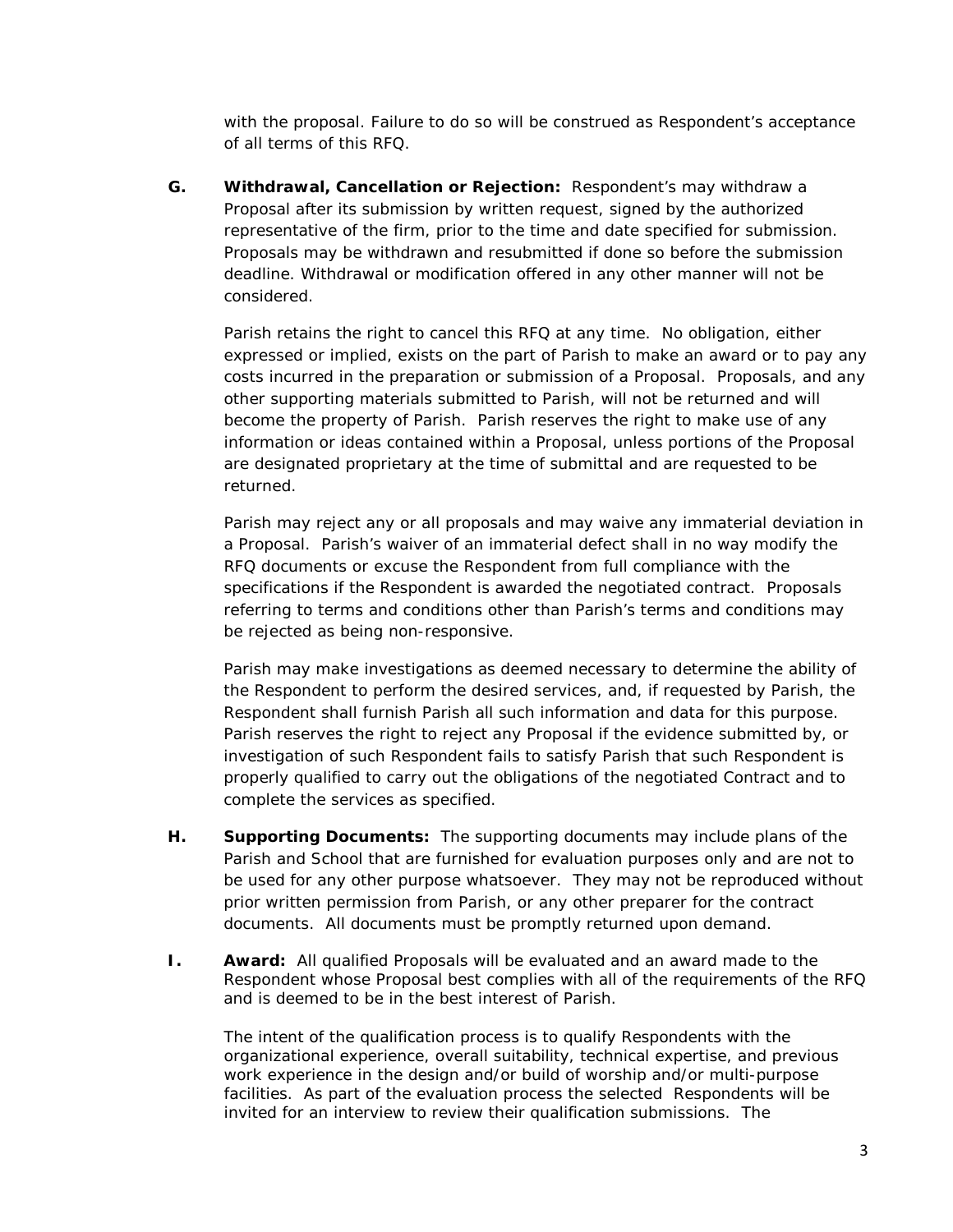Respondents project manager proposed in the submission and the significant members of the project team must attend this interview session.

The interview sessions may be three hours in length. One hour or less will be used for presentation by the Respondentteam followed by questions and answers. Respondents will be notified of interview dates and times.

Any award made is subject to a signed Standard Diocesan negotiated contract. Parish reserves the right to withdraw the award at any time for any reason during the contract negotiation process. The successful Respondent must work diligently with Parish to execute and deliver a signed contract within one (1) month of the award date. The agreement is not effective until fully executed by Parish. The Respondent's services shall not be performed prior to receipt of a fully executed contract. In the event the successful Respondent does not execute the contract as required, the award of the Respondent's contract may then be made to another Responder or the Parish may decide to call for new Proposals.

**J. Confidentiality:** If a proposal is accepted, the Consultant shall not issue any news releases or other statements pertaining to the award or the Contract which state or imply Parish's endorsement of Respondent's Services.

## **II. SCHEDULE OF EVENTS**

| Α. | Release RFQ                               | (Date) |
|----|-------------------------------------------|--------|
| Β. | Last Date to Submit Questions             | (Date) |
| С. | Submit Proposals                          | (Date) |
| D. | Interview Date (if necessary)             | (Date) |
| Е. | Notification of Selected Firm             | (Date) |
| F. | Sign Standard Diocesan Contract           | (Date) |
| G. | Start Services (approximate date)         | (Date) |
| Н. | Completion of Services (approximate date) | TRD    |
|    |                                           |        |

### **III. SCOPE OF SERVICES**

The scope of services is detailed in **Exhibit A**. Parish will provide as much detail as is available for Respondent's consideration.

- **A. Partnering Intent:** The project based relationship is expected to last over a period of five or more years. The projects are expected to be relatively complex with many types of measures to be managed and coordinated with the Parish and all stakeholders.
- **B.** The Respondent's selected will be expected to work closely with Parish's personnel. The intent is the development of a "win-win" approach to project goals and project implementation. Partnering is not used in the legal sense of a partnership for this RFQ.

## **IV. PROPOSAL INSTRUCTIONS AND FORMAT**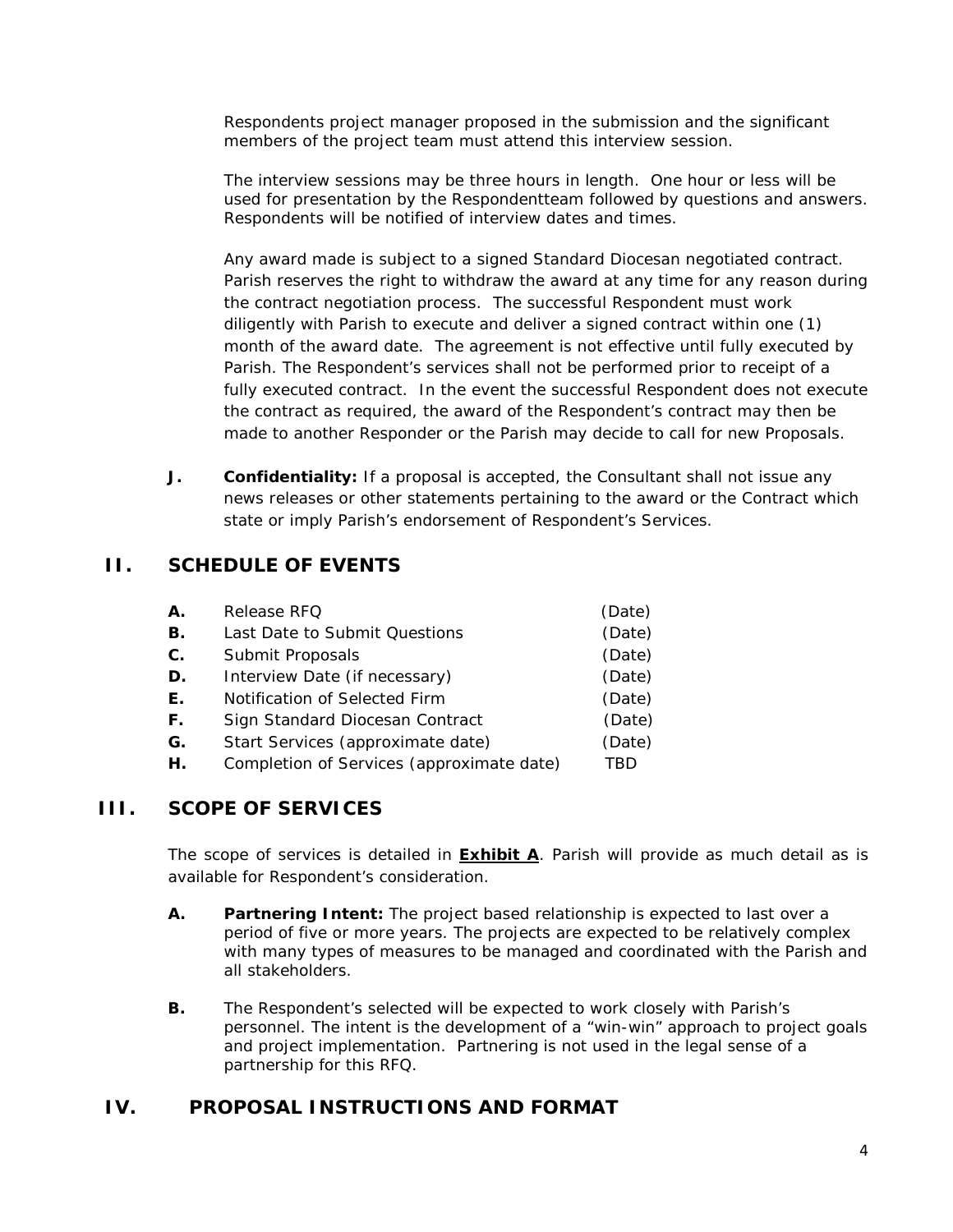- **A. Introduction:** To be considered responsive to this RFQ, Respondent's must submit Proposals in the format identified in this section. All requirements and questions in the RFQ must be addressed and all requested data must be supplied. Parish reserves the right to request additional information that in Parish's opinion is necessary to assure that the Respondent's competence, number of qualified employees, business organization and financial resources are adequate to perform according to the negotiated Contract. The Proposal must address all requirements of the RFQ even if a "no response" is appropriate. The Respondent's shall provide a minimum of two (2) original and three (3) duplicates of the Proposal. All copies of the Proposal must be delivered sealed. Two copies of the Proposal must be clearly marked "Master Copy". Proposals should be labeled as "RFQ (Parish) in the State of Hawaii."
- **B. Preparation**: Proposals should be prepared in such a way as to provide a straightforward, concise delineation of Respondent's capabilities to satisfy the requirements of this RFQ. Expensive bindings, colored displays, promotional materials, etc., are not necessary or desired. Emphasis should be concentrated on the completeness and clarity of the content. Proposals shall adhere to the following format for organization and content and must be divided into individual sections listed below, indexed, and tabbed.
	- **1. Cover Letter**: The cover letter shall include a brief general statement of intent to perform the Outlined Services and confirm that all elements of the RFQ have been reviewed and understood. The cover letter should include a brief summary of Respondent's qualifications and Respondent's willingness to enter into an agreement under the terms and conditions prescribed by Parish. The cover letter should be signed by an individual who can bind the Respondent's contractually.
	- **2. Table of Contents:** The table of contents shall identify the contents of the Proposal in a format consistent with the Proposal Content set forth below.
	- **3. Exceptions:** Any and all exceptions to the RFQ must be listed on an item-by-item basis and cross-referenced with the RFQ document. If there are no exceptions, Respondent's must expressly state that no exceptions are taken.

#### **4. Proposal Content**

**a. RespondentOverview:** Provide an overview of the Company, Ownership structure, number of employees, office locations and describe the service and products offered by the Architect/Consultant. Identify any alliance partners or other companies that are used to deliver services. Identify any proprietary products or technologies used by the Company.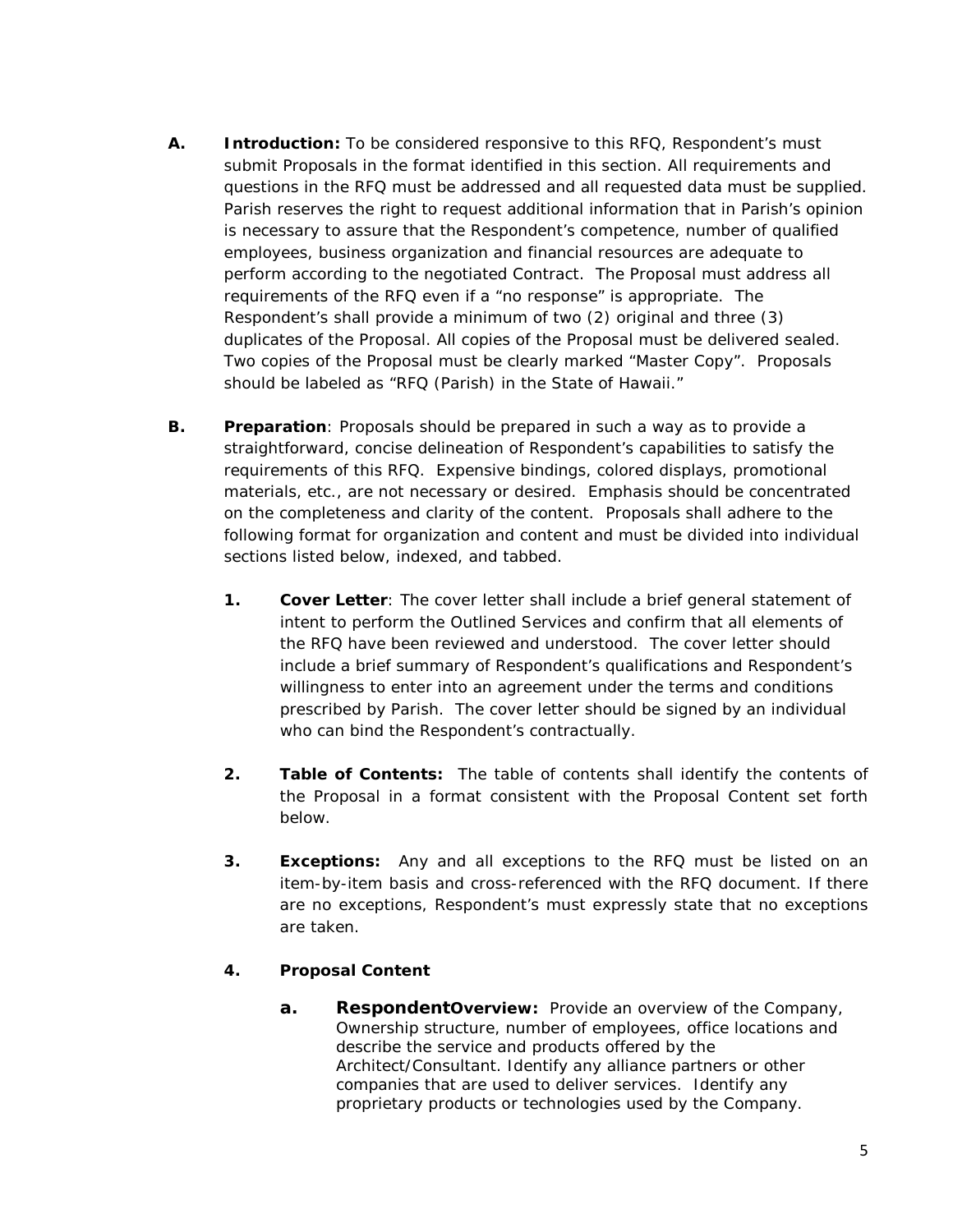- **b. Respondent's Experience:** Provide a description of any relevant experience related to the type of project work described for the Parish. Use Appendices for any detailed project case studies. Outline the specific aspects of Respondent's experience that are applicable to this qualification.
- **c. Project Management:** Describe the methodology used for project management on planning & design projects performed by your Company. Describe the software tools used by project managers for project planning and implementation work. Describe the formation of project teams and the accountability structure of the project team. Describe the qualifications of your project managers.
- **d. Engineering Design**: Describe the types of engineering services performed by Respondent's employees on typical master planning/design projects. Describe the engineering services which are typically outsourced by the Company. Describe how the Respondent's procures and manages outsourced engineering services.
- **e. Project Team:** Identify the Project Manager and the proposed team members. Show the team structure including the primary office where each team member permanently resides and reporting responsibilities. Provide a brief description of the team members and unique capabilities. Detailed resumes of team members should be placed in an Appendix.
- **f. Performance Management:** Describe any software/tools used for assessing the performance and timing of the project. Describe the strategy that the Respondent's uses for Monitoring and Verification of the successful completion of tasks during the project
- **g. Deliverables:** Describe the type and format of the finished product expected at the end of the project. Include any examples as an Appendix to your submission.
- **h. Planning Services/Design:** Describe your experience with providing design services. Describe project organization and approach. What ancillary services are provided in a project of this scope?
- **i. Partnering and Stakeholders Communication:** Describe your approach to a partnering process on projects. Define the Parish's and stakeholders as you understand them. Describe the communication tools which are suitable for each stakeholder group. Outline a communication strategy for the involvement and motivation of stakeholders.
- **j. Sustainability:** Describe your experience with sustainability concepts and implementation of sustainability practices in buildings. Describe any involvement with LEED rating and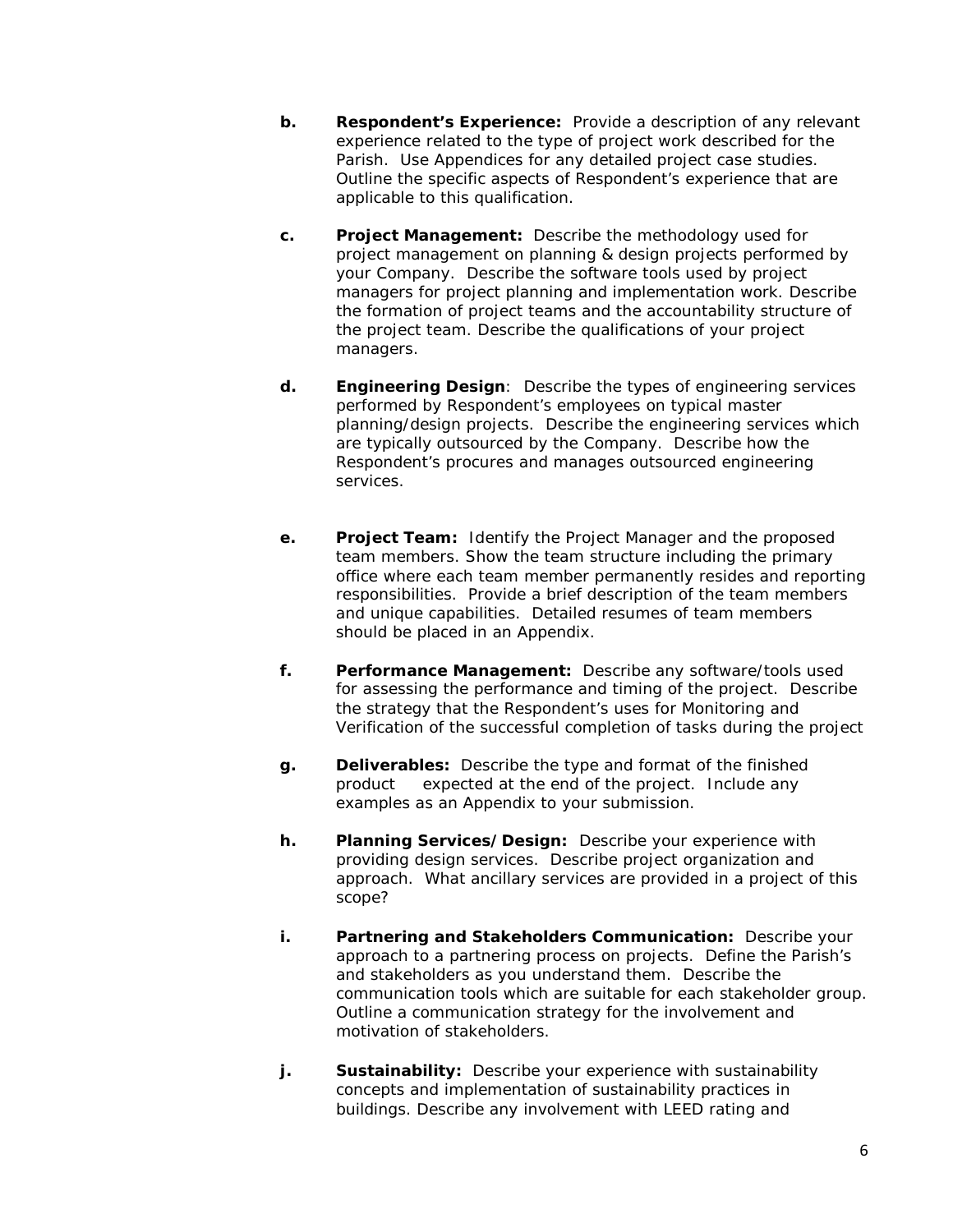certification. Describe any experience with new buildings which incorporated sustainable options.

- **k. Innovation:** Describe any innovative ideas, products or services which you think may be applicable to the Parish.
- **l. Financing of Projects for Non Profits:** Describe your experience in assisting with financing planning/design projects. Describe the financial structures used in past projects and the benefits to the client.
- **5. Evaluation Criteria:** The following provides criteria for the qualification process.

Note: The below Evaluating and Rating Criteria should be adjusted to meet the Parish's' expectations

| <b>Evaluating Criteria</b>                                                                                                            | <b>Maximum Rating</b> |
|---------------------------------------------------------------------------------------------------------------------------------------|-----------------------|
| Experience at (XXXXXXXXXXXX) for<br>projects over \$(XXXXXXXXXX)                                                                      | 20                    |
| (XXXXXX) Track record, approach and<br>style, communication methods to<br>stakeholders, project team experience and<br>qualifications | 15                    |
| Experience and process in partnering                                                                                                  | 10                    |
| Experience in identifying costs                                                                                                       | 20                    |
| <b>Strength of local office</b>                                                                                                       | 10                    |
| Experience in renovating and/or<br>construction of religious structures                                                               | 20                    |
| X-factor                                                                                                                              | 5                     |
| <b>TOTAL</b>                                                                                                                          | 100                   |

- **6. Project Schedule**: Based on the approximate start and completion dates set forth above, Respondent should provide a tentative schedule, as described in **Exhibit B,** in bar chart format, which illustrates proposed timing for each phase of the services, proposed milestone dates and a completion date for the services.
- **7. Sub Consultants**: Provide a list of proposed sub Consultants, as described in **Exhibit C.**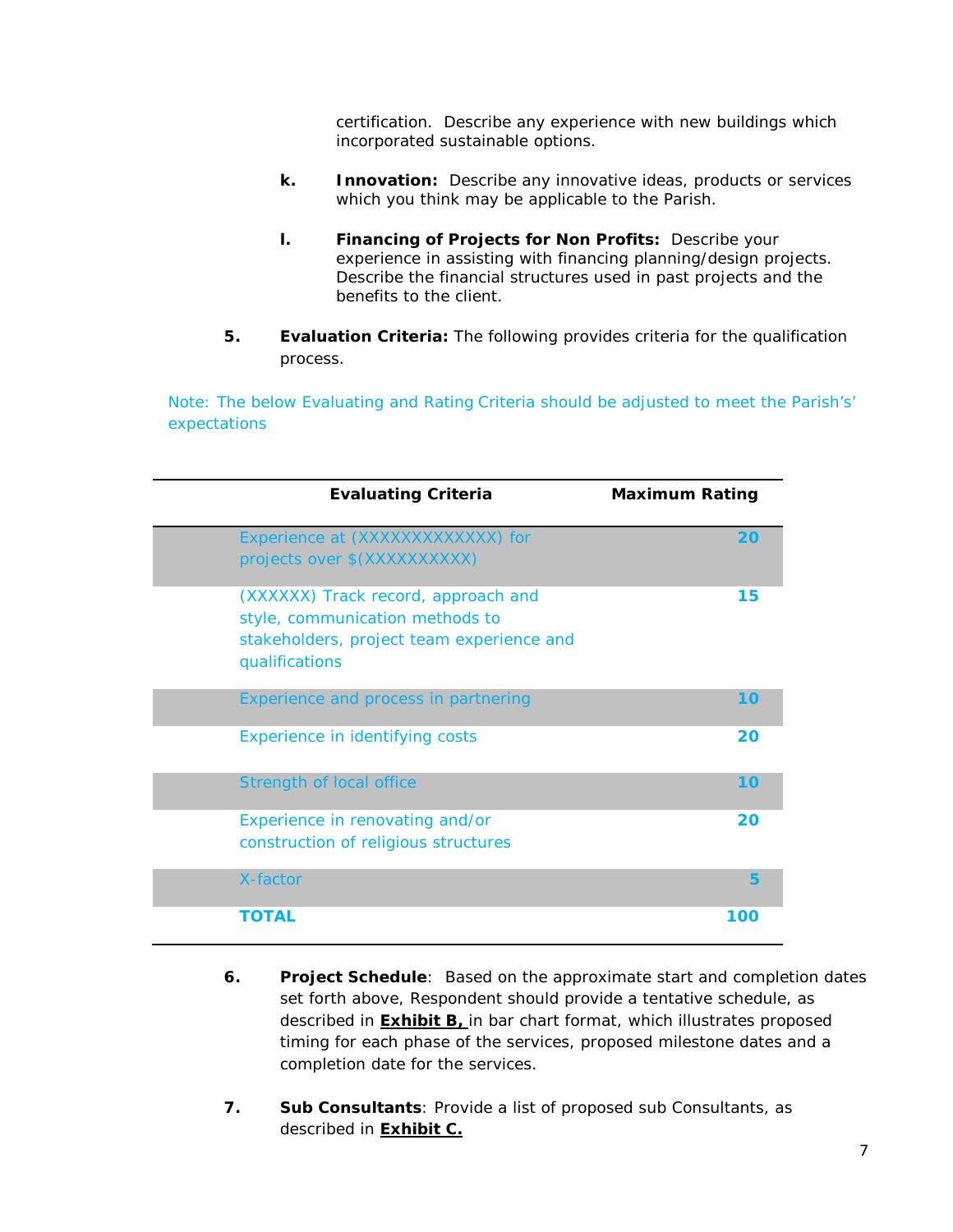- **8. References:** Provide a list of professional references.
- **9. Respondent's Comments**: Respondent must acknowledge that it has reviewed and agree that it shall adhere to the following; Respondent *shall not: (1) accept any trade discounts; (2) undertake any activity or employment detrimental to this project; (3) have any significant undisclosed financial or other interests; or (4) accept any contributions, if it would appear reasonably that such actions could compromise Respondent's professional judgment or prevent Respondent from serving the best interest of Parish.*
- **10. Contact Information:** Name of person that Parish should contact about the proposal.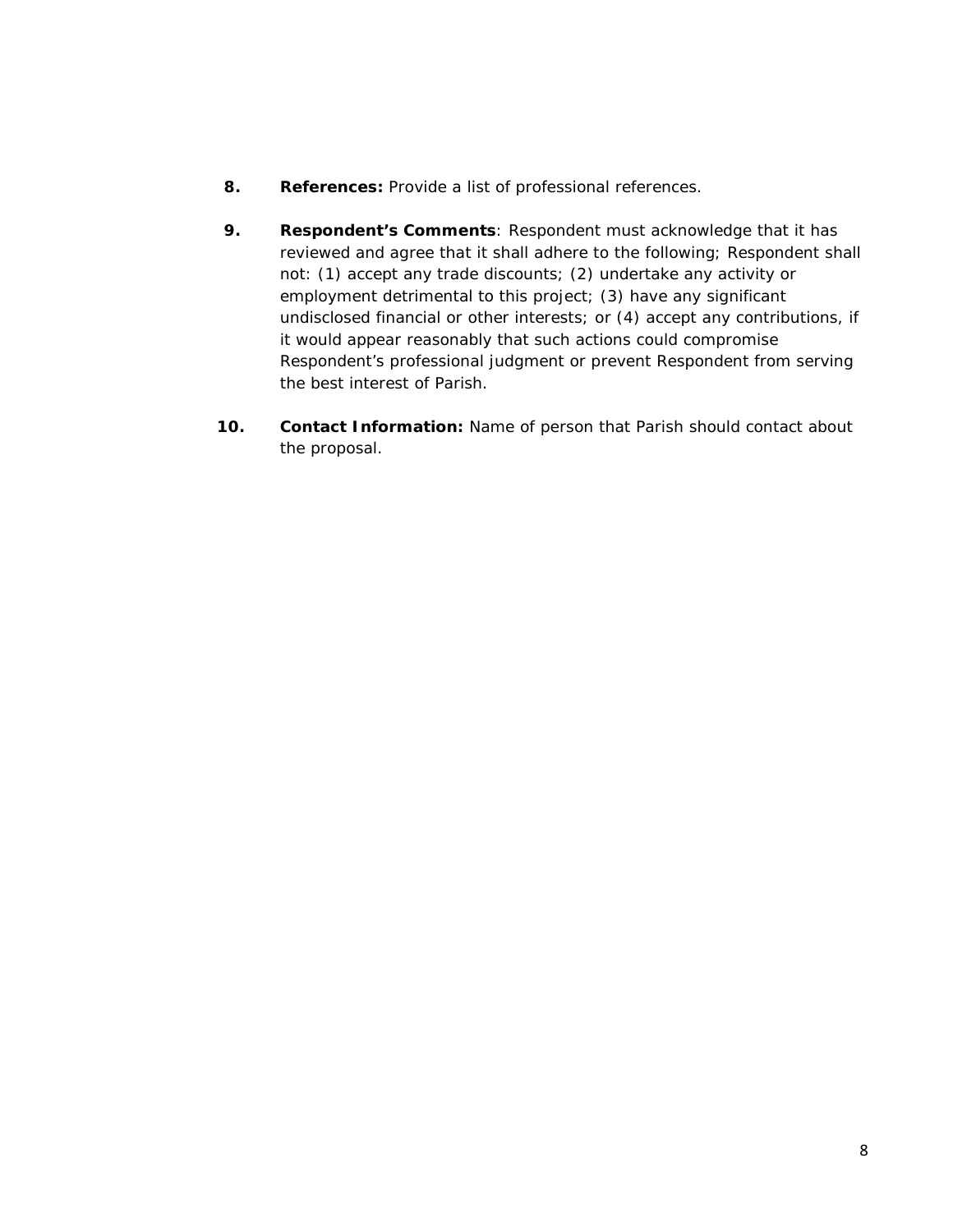# **Exhibit A Scope of Services that define the Parish vison**

Assist the Parish in the development of (XXXXXXX) that will:

- Determine (XXXXXXXXXXXX)
- Review Parish structures: age, suitability, potential future use (renovate, expand, demolish), and additional structures to meet future Parish and ministry needs while identifying all design, structural, and fixture modifications and/or additions to meet Parish objectives
- Develop the appropriate sizing of both existing structures and any new structures identified after a thorough analysis of varied approaches to meet (Parish) objectives with assistance from Parish staff, planning, and finance committees
- Evaluate alternative siting options to determine (XXXXXXX) (advantages, disadvantages)
- Facilitate the Parish in identifying all stakeholders and researching ministry needs based on demographics (determine if ministries should be added or deleted)
	- a. Identify stakeholders who could positively or negatively influence execution of the Master Plan
- Assist the Parish in developing an appropriate phasing of the project
- Are current structures adequate for existing and future needs?
- Create a complete site plan that includes size and location of structures that includes future growth
- Identify all zoning, permitting, entitlements, and infrastructure issues that could impact the Master Plan
- Address parking requirements to include handicapped and regular stalls while accommodating a drop-off area
- Updating the look and feel of the church to one more warm and welcoming: conducive to catholic prayer and liturgical celebrations in keeping with Built of Living Stones guidelines and consideration of green/sustainable design
- Determine the future (XXXXXXX)
- Assist the Parish in determining its ability to meet their vision out to the year (Year)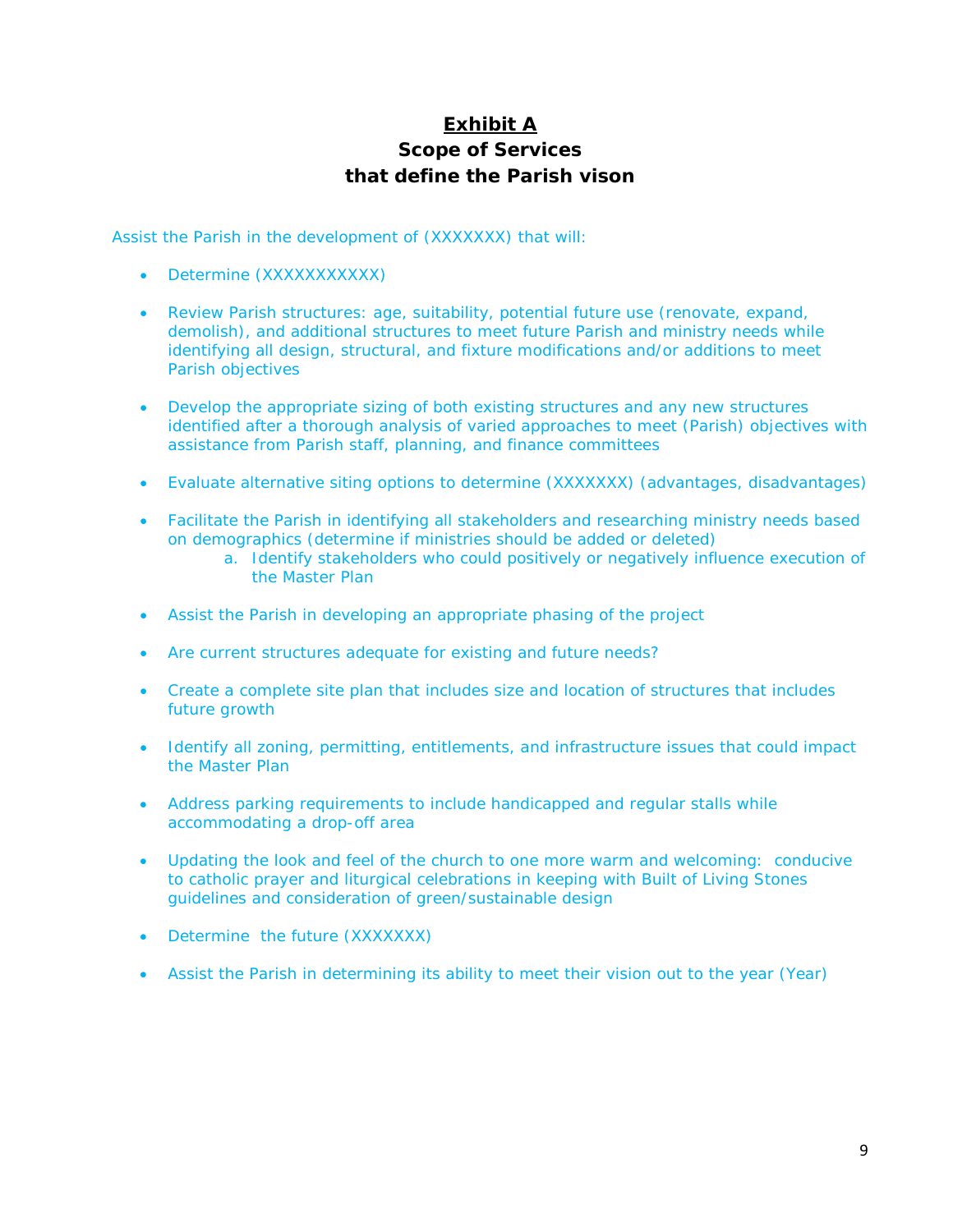# **Exhibit B Project Schedule**

The Respondent shall submit with its Proposal a tentative project schedule, in bar chart format, which illustrates the proposed timing for each phase of the services, proposed milestone dates and a completion date for the services.